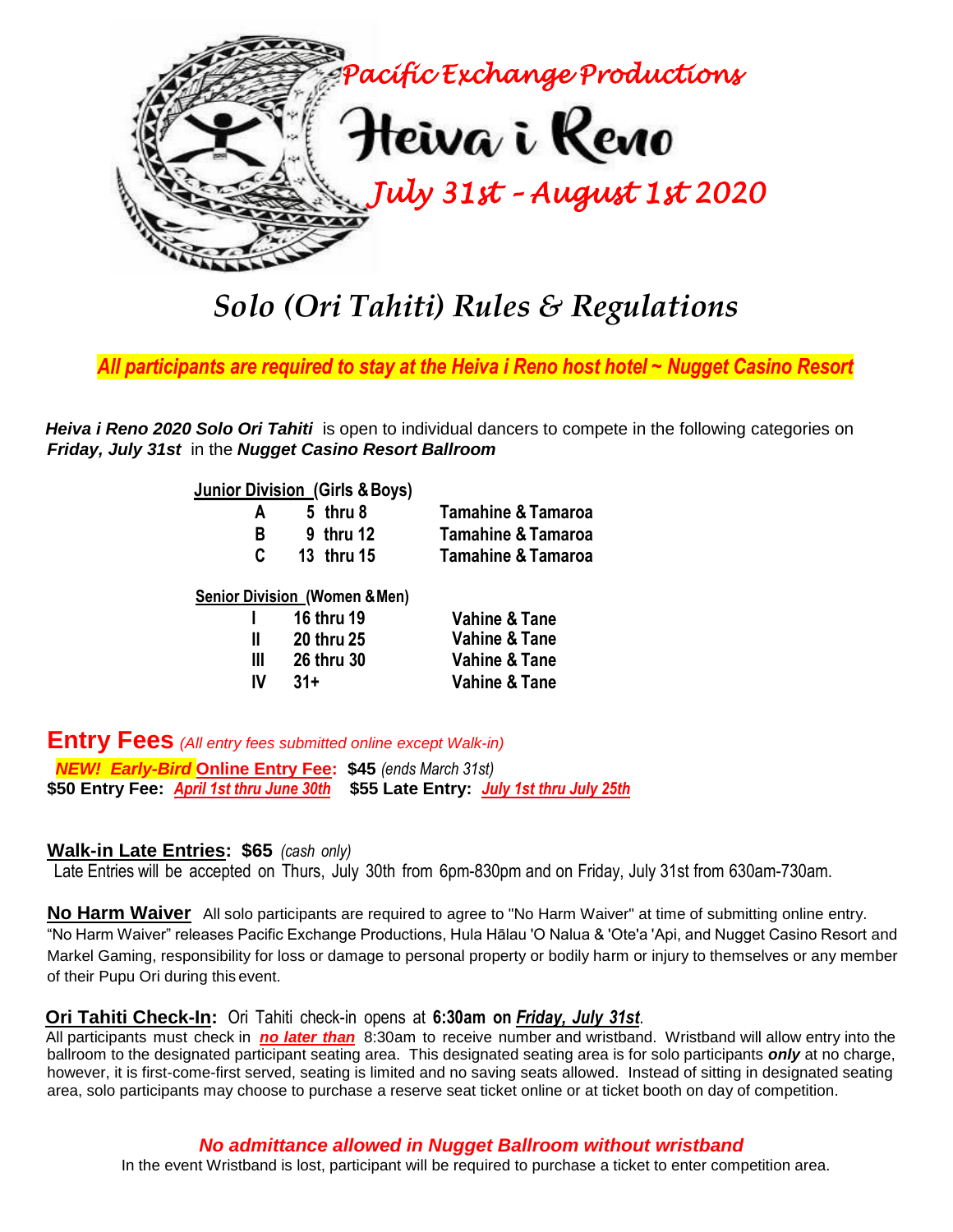

## **ORI TAHITI COMPETITION FORMAT**

### **Elimination Round**

A maximum of **6** Soloists in each division will be selected by *Heiva i Reno 2020* judges to move on to *Finalist Round*. Solo divisions with 6 or less participants will perform together for judges and automatically move up to the *Finalist Round*. Finalists will be announced at completion of *Elimination Round*

### **Finalist Round**

In the Finalist Round each dancer shall *pull* a number *from a basket* to select the drum beat (1, 2, or 3) *Heiva i Reno House Drummers* will drum for their solo performance. Soloist shall show number to the M.C. who in turn will make announcement to drummers and audience of drum beat selection

## **Overall Ori Tahiti**

All First Place Winners in each solo category and *2018 Overall Winners* will compete for *Heiva i Reno 2020 Overall Ori Tahiti* for *Jr Tamahine & Tamaroa* in the Junior Division and *Sr Vahine & Tane Awards* in the Senior Division.

*Heiva i Reno 2020 Overall Winners* will be announced during the Awards Ceremony on Saturday, August 1st

### **Ori Tahiti Drumming**

*Heiva i Reno House Drummers* will drum for all soloists in the *Elimination, Finalists* and *Overall* rounds*.* All three *pehe* are provided on YouTube: **PEHE I - TAHATAI** = [https://youtu.be/E2gmkButZCQ;](https://youtu.be/E2gmkButZCQ) **PEHE II - TE RAI** = [https://youtu.be/gZRij426two;](https://youtu.be/gZRij426two) **PEHE III - MOTU** =<https://youtu.be/9rBntgqB5Kc>

**COSTUME** (*Note: Props, hand-held options or any type of pyro will NOT be permitted at any time.*) The following R&Rs apply to *Elimination, Finalist* and *Overall* rounds.

**Tamahine and Vahine**: *Pareu* – Material can be 100% cotton or 50/50 cotton blend; rayon is permissible. *No* silk or fringed fabric permitted. *No* artificial adornments permitted.

### Pareu *must not be rolled*

- a. Pareu must be of one fabric, printed or plain. Combination of fabrics cannot be sewn together or layered. *No* layering of any type permitted.
- b. *NO* hip hei or hip adornments of any type permitted; *NO* hanging tassels or fringe including auti or any other foliage permitted to be worn on hip.
- c. Head Hei (*Hei Po'o*) is traditional and completes the costume for Ori Tahiti. Therefore, all soloists will be required to wear head hei either around head or from ear-to-ear. Head Hei may be made of fresh flowers, greenery, shells, fara (lauhala), feathers or more (hau). No plastic, silk or dried greenery/flowers allowed; no synthetic materials; no hot glue.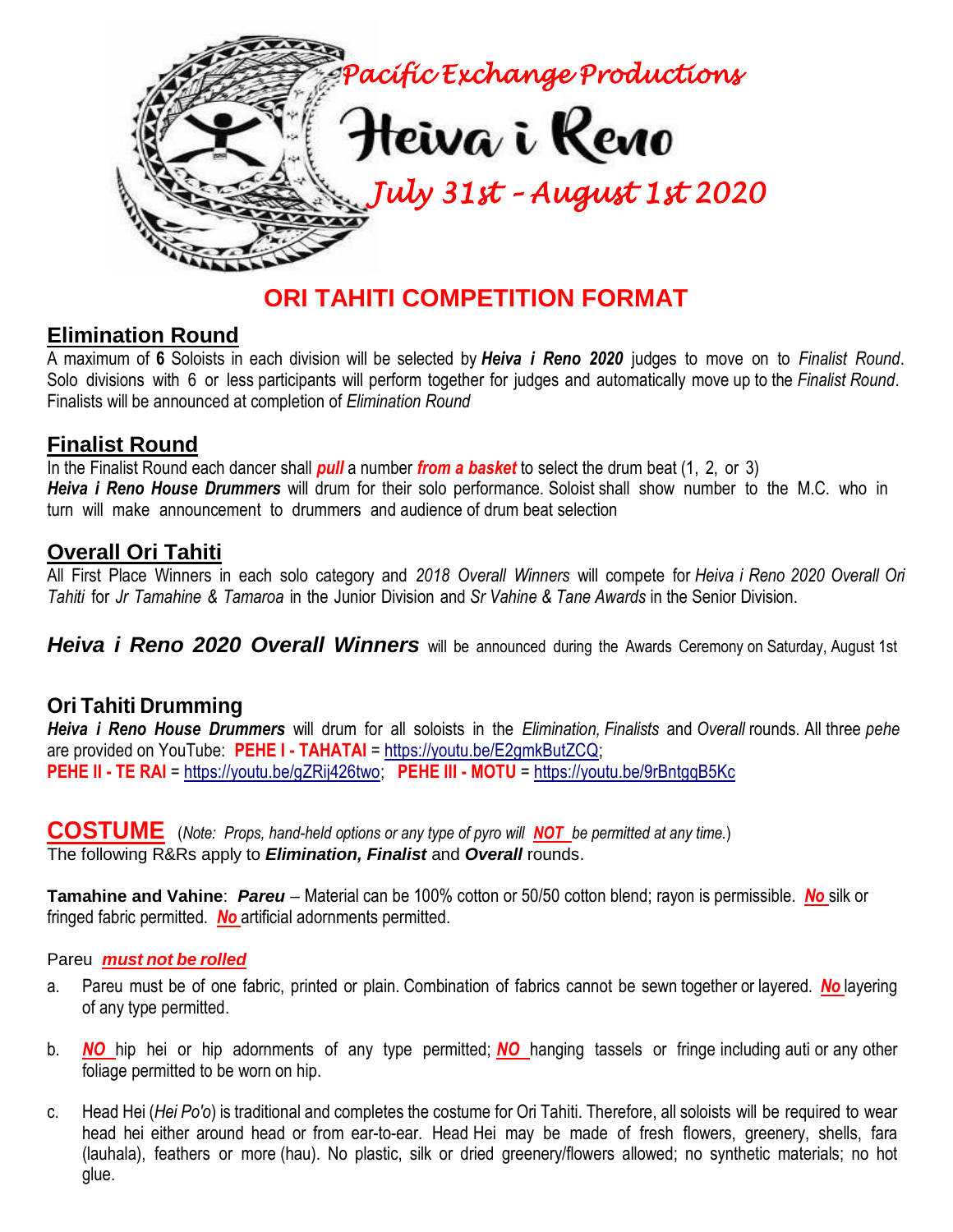

**Costume** *(continued)*

**Tamaroa and Tane**: Tihere or maro must be of 100% cotton or 50/50 cotton blend; rayon is permissible. No silk or fringed fabric allowed.

- a. Tihere or maro may be worn. Tihere must be tied in traditional Tahitian style. Maro must not extend below knee.
- b. Tihere or maro must be of one fabric, printed or plain. Combination of fabrics cannot be sewn together or layerd. No layering of any type permitted.
- c. *NO* hip hei or hip adornments of any type permitted; *NO* hanging tassels or fringe including auti or any other foliage permitted to be worn on hip.
- d. *NO* leg adornments permitted.
- e. Head Hei must be worn. Head Hei may be made of fresh flowers, greenery, shells, fara (lauhala), feathers or more (hau). No plastic, silk or dried greenery/flowers allowed; no synthetic materials; no hot glue.

## **JUDGING CRITERIA**

Soloists will be judged on the following criteria with a low of 10 to a high of 100 points:

- ✿ Spirit
- ✿ Choreography
- ✿ Faarapu (Vahine)
- ✿ Paoti (Tane)
- ✿ Vitality / Endurance
- ✿ Costume
- ✿ Overall Impression

**Penalty** All soloists will adhere to all Rules & Regulations stated herein. *25 points* will be deducted for each infraction from total score.

#### **UnsportsmanlikeConduct**

Participants demonstrating unsportsmanlike conduct will be disqualified from *Heiva i Reno 2020.*

*Please promote Pupu Ori pride*